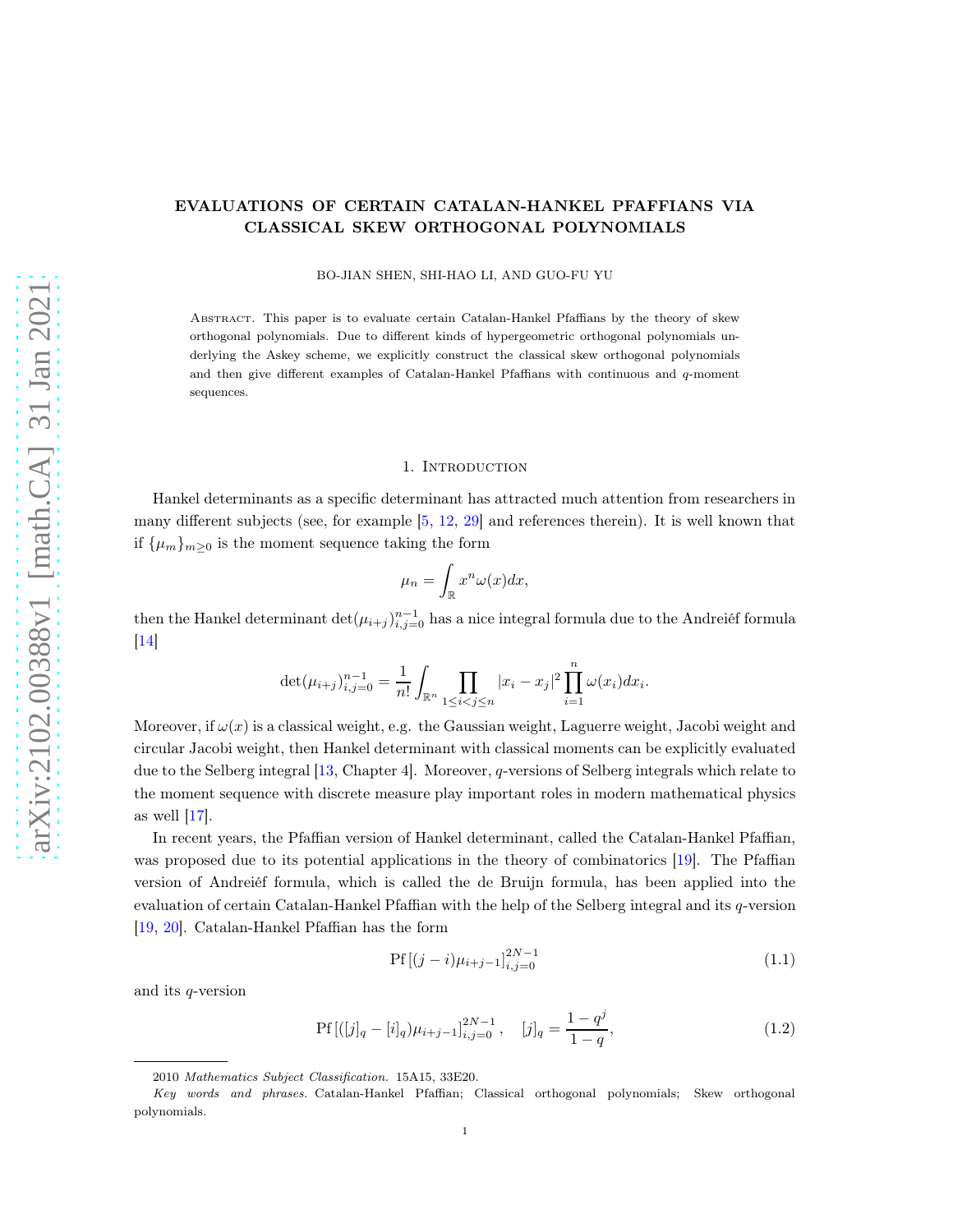where  $\{\mu_n\}_{n>0}$  is a moment sequence related to discrete q-measure. The specific little q-Jacobi case were considered in [\[19](#page-13-3)] and some recent developments like the Al-Salam & Carlitz I case was given in [\[20\]](#page-13-4).

Regarding evaluations of  $(q)$ -Catalan-Hankel Pfaffian, one application is to give formula to the weighted enumeration of some specific plane partitions. For example, in [\[19\]](#page-13-3), the authors considered the little q-Jacobi case and enumerated a special family of shifted reverse plane partitions with weights that resemble the weight in the inner product of little  $q$ -Jacobi polynomials. The importance of these evaluations lies in the random matrix theory as well. In an earlier work of Mehta and Wang [\[25\]](#page-13-5), they gave an evaluation of the Hankel Pfaffian

<span id="page-1-1"></span>
$$
Pf[(j-i)\Gamma(i+j+b)]_{i,j=0}^{2N-1},\tag{1.3}
$$

which was related to the skew orthogonal Laguerre polynomials given in [\[1](#page-12-3)]. Moreover, the shifted Catalan-Hankel Pfaffian

$$
Pf[(j-i)\mu_{i+j+r}]_{i,j=0}^{2N-1} \quad \text{or} \quad Pf[(j]_q - [i]_q)\mu_{i+j+r}]_{i,j=0}^{2N-1}
$$

is closely related to the adjacent families of skew-orthogonal polynomials considered in [\[23](#page-13-6)]. These evaluations may give more hints in exploring novel examples in integrable systems and random matrices.

As mentioned, one way to evaluate these Pfaffians is based on the de Bruijn formula and Selberg integral [\[19](#page-13-3), [20](#page-13-4)]. In this paper, we will investigate another way, namely by using the theory of classical  $(q-)$ skew orthogonal polynomials, to make these evaluations and demonstrate the effectiveness—by simply considering different classsical weights underlying Askey scheme, we can get different examples of  $(q)$ -Catalan-Hankel Pfaffians. Since the Hankel determinant is closely related to the theory of classical orthogonal polynomials, then if we know normalisation constants of these classical orthogonal polynomials, the evaluations of Hankel determinant can be made. It is natural to ask whether we can apply the theory of classical  $(q-)$ skew orthogonal polynomials into evaluations of the certain  $(q)$ -Catalan-Hankel Pfaffians. The answer is affirmative. If we know the normalisation factors of skew orthogonal polynomials, then these Pfaffians can be explicitly given by those normalisation factors. Due to different expressions in discrete and continuous cases (c.f. [\(1.1\)](#page-0-0) and [\(1.2\)](#page-0-1)), we discuss them separately. Continuous cases including Hermite-type, Laguerretype and Jacobi-type skew orthogonal polynomials were firstly constructed by Adler et al [\[1](#page-12-3)] and we give a brief review in section [2.](#page-1-0) Some evaluations of Catalan-Hankel Pfaffians related to these weights including formula [\(1.3\)](#page-1-1) will be demonstrated. Moreover, we consider a Catalan-Hankel Pfaffian with Cauchy weight in that part. Evaluations of q-Catalan-Hankel Pfaffians will be based on the theory of classical q-skew orthogonal polynomials. With the help of discrete Pearson relation, we construct different examples of classical  $(q-)$ skew orthogonal polynomials, thus obtaining different kinds of skew orthogonal polynomials and normalisation factors with respect to different classical  $q$ -weights, which enlarge the results given by  $[16, 20]$  $[16, 20]$  $[16, 20]$ .

# <span id="page-1-2"></span>2. CONTINUOUS MEASURE

<span id="page-1-0"></span>Let's consider the skew inner product related to  $(1.1)$ 

$$
\langle \phi(x), \psi(x) \rangle_{4,\omega} = \frac{1}{2} \int_{\mathbb{R}} [\phi(x)\psi'(x) - \phi'(x)\psi(x)]\omega(x) dx, \tag{2.1}
$$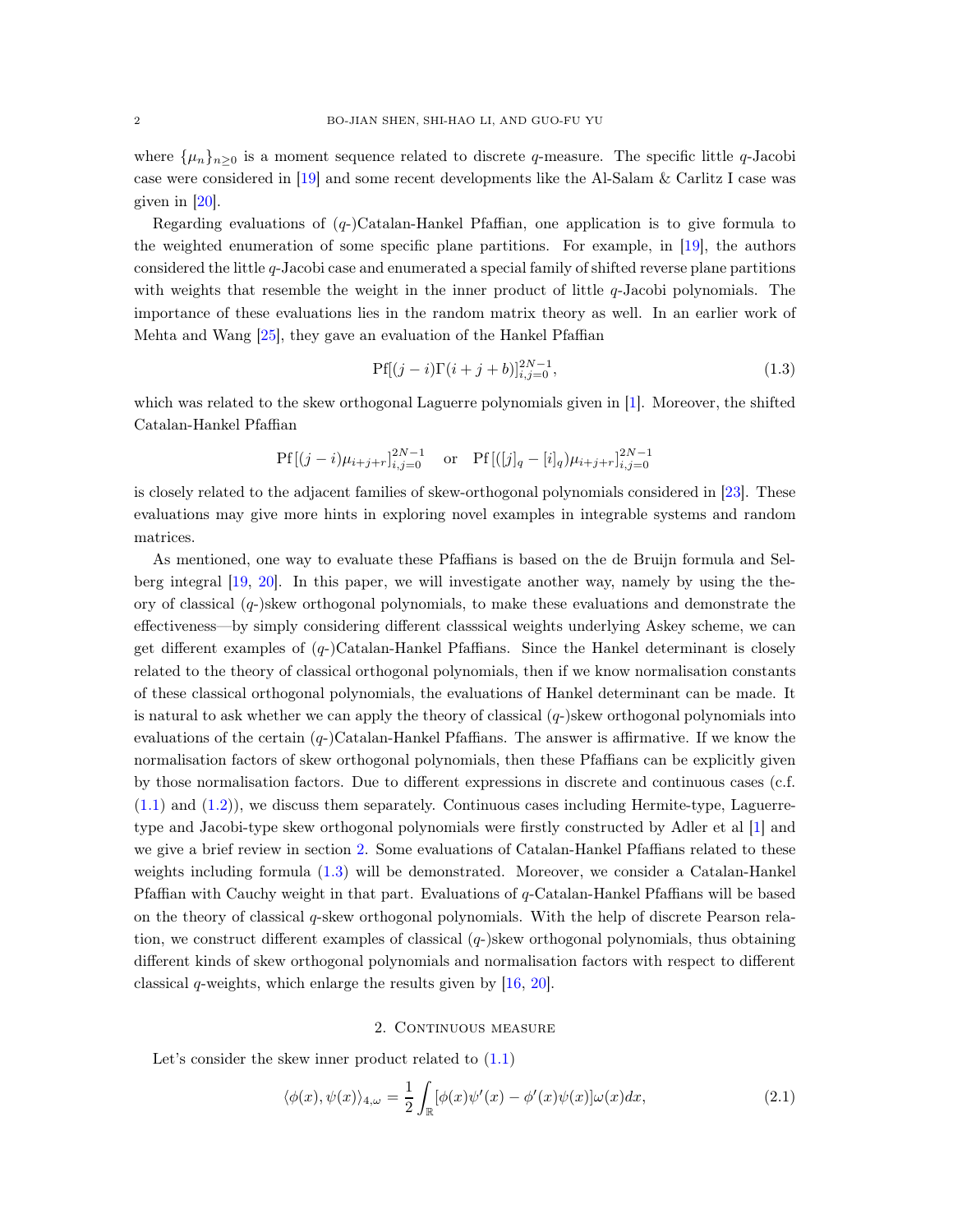then the skew moments are given by

<span id="page-2-0"></span>
$$
m_{i,j} := \langle x^i, x^j \rangle_{4,\omega} = \frac{1}{2}(j-i) \int_{\mathbb{R}} x^{i+j-1} \omega(x) dx.
$$

The skew LU decomposition (or so-called skew Borel decomposition [\[2\]](#page-12-4)) of the moment matrix  $(m_{i,j})_{i,j\in\mathbb{N}}$  could give rise to the monic skew orthogonal polynomials  $\{Q_j(x)\}_{j\in\mathbb{N}}$  satisfying the skew orthogonal relation

$$
\langle Q_{2n}(x), Q_{2m+1}(x) \rangle_{4,\omega} = u_n \delta_{n,m}, \quad \langle Q_{2n}(x), Q_{2m}(x) \rangle_{4,\omega} = \langle Q_{2n+1}(x), Q_{2m+1}(x) \rangle_{4,\omega} = 0 \quad (2.2)
$$

for certain  $u_n > 0$ . Moreover, these skew orthogonal polynomials have the following Pfaffian expressions [\[8\]](#page-12-5)

$$
Q_{2n}(x) = \frac{1}{\tau_{2n}} \text{Pf}(0, \dots, 2n, x), \quad Q_{2n+1}(x) = \frac{1}{\tau_{2n}} \text{Pf}(0, \dots, 2n-1, 2n+1, x)
$$

with  $\tau_{2n} = Pf(0, \dots, 2n-1)$  and the Pfaffian elements are given by  $Pf(i, j) = m_{i,j}$  and  $Pf(i, x) = x^{i}$ . By putting  $m_{i,j}$  into the expression of  $\tau_{2n}$ , we have

$$
\tau_{2n} = \frac{1}{2^n} \text{Pf}[(j-i)\mu_{i+j-1}]_{i,j=0}^{2n-1}, \quad \mu_n = \int_{\mathbb{R}} x^n \omega(x) dx. \tag{2.3}
$$

Interestingly,  $u_n$  in the skew orthogonal condition [\(2.2\)](#page-2-0) is the ratio  $\tau_{2n+2}/\tau_{2n}$ , and therefore, if we can explicitly compute  $\{u_n\}_{n\in\mathbb{N}}$  in the skew orthogonal condition, then we directly have  $\tau_{2N}$  =  $\prod_{i=0}^{N-1} u_i$ . In fact, normalisation factors  $\{u_n\}_{n\in\mathbb{N}}$  can be explicitly computed when  $\{Q_n(x)\}_{n\in\mathbb{N}}$  are classical skew orthogonal polynomials. For details, please refer to [\[1\]](#page-12-3) and we give a brief review here.

Starting from the inner product

<span id="page-2-1"></span>
$$
\langle \phi(x), \psi(x) \rangle_{2,\rho} = \int_{\mathbb{R}} \phi(x) \psi(x) \rho(x) dx,
$$

one can construct a family of **monic** orthogonal polynomials  $\{p_j(x)\}_{j\in\mathbb{N}}$  satisfying the orthogonal relation

$$
\langle p_j(x), p_k(x) \rangle_{2,\rho} = h_j \delta_{j,k}.
$$

We call these orthogonal polynomials classical if the weight function  $\rho(x)$  satisfies the following Pearson equation

$$
\frac{\rho'(x)}{\rho(x)} = -\frac{g(x)}{f(x)}
$$
 with deg  $f(x) \le 2$  and deg  $g(x) \le 1$ .

From the relation, one can construct an operator

<span id="page-2-2"></span>
$$
\mathcal{A} = f \partial_x + \frac{f' - g}{2},\tag{2.4}
$$

such that

$$
\langle \phi(x), A\psi(x) \rangle_{2,\rho} = \langle \phi(x), \psi(x) \rangle_{4,\omega}, \quad \omega(x) = \rho(x) f(x),
$$

where the skew inner product  $\langle \cdot, \cdot \rangle_{4,\omega}$  was given in [\(2.1\)](#page-1-2). This is the key formula to establish the relation between classical orthogonal polynomials and classical skew orthogonal polynomials. Moreover, the normalisation factor  $u_n$  could be computed via

$$
\mathcal{A}p_k(x) = -\frac{c_k}{h_{k+1}}p_{k+1}(x) + \frac{c_{k-1}}{h_{k-1}}p_{k-1}(x), \quad u_n = c_{2n},\tag{2.5}
$$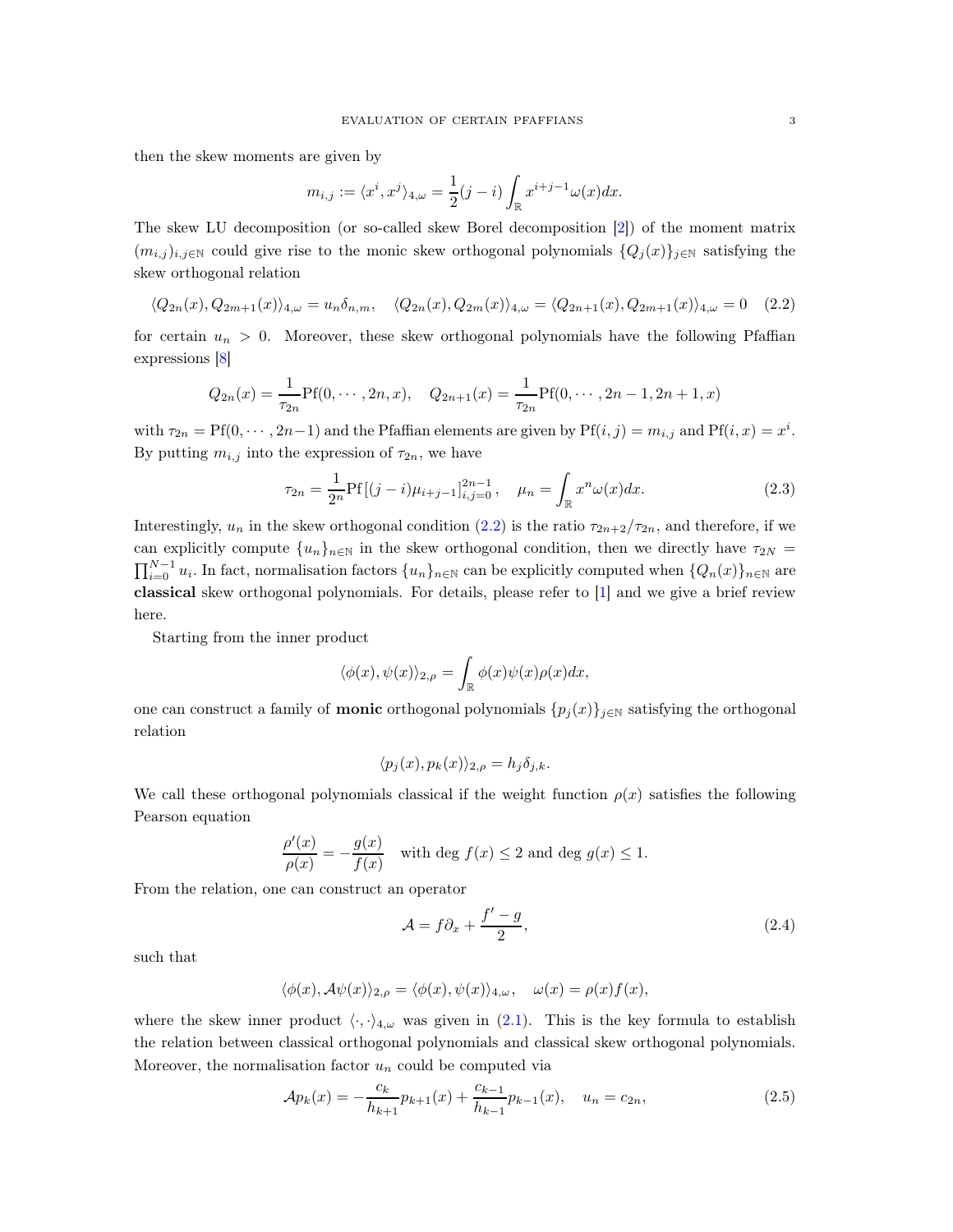with  $h_k$  the normalisation factor of orthogonal polynomials. Therefore, to obtain normalisation factors of skew orthogonal polynomials, our attention should be paid to the computation of  $c_k$  in the above equation. The fastest method to compute  $c_k$  is to compare the coefficients of  $x^{k+1}$  on both sides and the following are the examples of the continuous classical weights including Hermite, Laguerre, Jacobi and Cauchy weights.

From weight functions

$$
\rho(x) = \begin{cases}\ne^{-x^2}, & \text{Hermite}, \\
x^a e^{-x}, & \text{Laguerre}, \\
x^a (1-x)^b, & \text{Jacobi}, \\
(1+x^2)^{-a}, & \text{Cauchy},\n\end{cases}
$$

one can obtain the Pearson pair

$$
(f,g) = \begin{cases} (1,2x), & \text{Hermite,} \\ (x,x-a), & \text{Laguerre,} \\ (x(1-x),(a+b)x-a), & \text{Jacobi,} \\ (1+x^2,2ax), & \text{Cauchy.} \end{cases}
$$

This table was given by [\[13](#page-12-2), eq. (5.58)] and it should be remarked that we use the weight function of Jacobi as  $x^a(1-x)^b$  supported in [0,1] to make the moments easily written down. There are two quantities obtained from this table. One is the Hankel sequences given in [\(2.3\)](#page-2-1). From  $\omega(x) = f(x)\rho(x)$ , one knows that the weights of classical skew orthogonal polynomials are

$$
\omega^{(H)}(x) = e^{-x^2}, \quad \omega^{(L)}(x) = x^{a+1}e^{-x}, \quad \omega^{(J)}(x) = x^{a+1}(1-x)^{b+1}, \quad \omega^{(C)}(x) = (1+x^2)^{-a+1}.
$$

Therefore, we have the following moments form

$$
\mu_n^{(H)} = \frac{1 + (-1)^n}{2} \Gamma\left(\frac{n+1}{2}\right), \quad \mu_n^{(L)} = \Gamma(n+a+2),
$$
  

$$
\mu_n^{(J)} = \frac{\Gamma(n+a+2)\Gamma(b+2)}{\Gamma(n+a+b+4)}, \qquad \mu_n^{(C)} = \frac{1 + (-1)^n}{2} \frac{\Gamma((n+1)/2)\Gamma(a-2-(n+1)/2)}{\Gamma(a-1)}.
$$

On the other hand, we can obtain

$$
c_{k} = \begin{cases} h_{k+1}^{(H)}, & \text{Hermite,} \\ h_{k+1}^{(L)}/2, & \text{Laguerre,} \\ (k+1+(a+b)/2)h_{k+1}^{(J)}, & \text{Jacobi,} \\ (a-1-k)h_{k+1}^{(C)}, & \text{Cauchy} \end{cases}
$$

where  $\{h_k\}_{k\in\mathbb{N}}$  are normalisation factors with respect to different weights [\[13,](#page-12-2) Chap. 5]

$$
h_k^{(H)} = \pi^{1/2} 2^{-k} k!, \quad h_k^{(L)} = \Gamma(k+1)\Gamma(a+k+1),
$$
  
\n
$$
h_k^{(J)} = 2^{a+b+1+2k} \frac{\Gamma(k+1)\Gamma(a+b+1+k)\Gamma(a+1+k)\Gamma(b+1+k)}{\Gamma(a+b+2k+1)\Gamma(a+b+2k+2)},
$$
  
\n
$$
h_k^{(C)} = \pi 2^{2k+2a+2} \frac{\Gamma(k+1)\Gamma(-2k-2a)\Gamma(-2a-2k-1)}{\Gamma(-2a-k)(\Gamma(-a-k))^2}.
$$

By using above results, we could state the following proposition.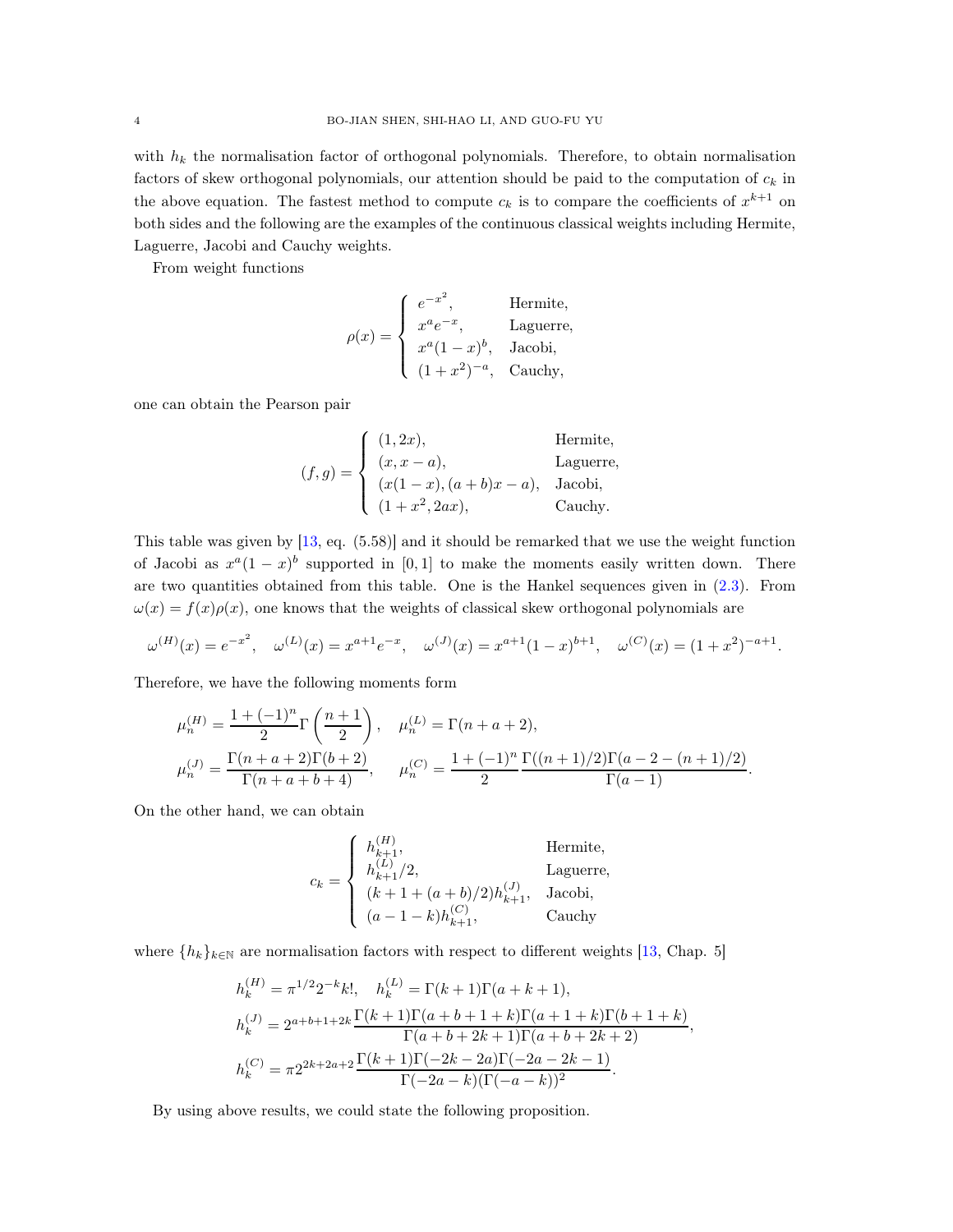Proposition 2.1. We have the following evaluations of certain Catalan-Hankel Pfaffians

$$
Pf\left[(j-i)\mu_{i+j-1}^{(H)}\right]_{i,j=0}^{2N-1} = 2^{-N(N-1)}(\sqrt{\pi})^N \prod_{i=0}^{N-1} \Gamma(2i+2),
$$
  
\n
$$
Pf\left[(j-i)\mu_{i+j-1}^{(L)}\right]_{i,j=0}^{2N-1} = \prod_{i=0}^{N-1} \Gamma(2i+2)\Gamma(2i+a+2),
$$
  
\n
$$
Pf\left[(j-i)\mu_{i+j-1}^{(J)}\right]_{i,j=0}^{2N-1} = 4^N \frac{\Gamma(N+(a+b+2)/4)}{\Gamma((a+b+2)/4)} \prod_{i=0}^{N-1} \frac{\Gamma(a+2i+2)\Gamma(b+2i+2)\Gamma(2i+3)}{\Gamma(a+b+4i+3)},
$$
  
\n
$$
Pf\left[(j-i)\mu_{i+j-1}^{(C)}\right]_{i,j=0}^{2N-1} = (-1)^N 2^{2N^2 - N(a-3)} \frac{\Gamma(N+(1-a)/2)}{\Gamma((1-a)/2)} \prod_{i=0}^{N-1} \frac{\Gamma(2a-4i-2)\Gamma(2i+3)}{(\Gamma(a-2i-1))^2}.
$$

**Remark 2.2.** The second formula is exactly equation [\(1.3\)](#page-1-1) with the shift  $a \rightarrow a - 1$ .

# 3. Discrete measure: q-case

This part is devoted to the evaluations of q-Catalan Hankel Pfaffians given by formula [\(1.2\)](#page-0-1). The q-case corresponds to a special discrete measure distributed on exponential lattices  $x(i) = q<sup>i</sup>$ with  $0 < q < 1$  $0 < q < 1$  and  $i \in \mathbb{Z}$ . By using the definition of Jackson's q-integral <sup>1</sup>

$$
\int_0^\infty f(x)d_qx = (1-q)\sum_{s=-\infty}^\infty f(q^s)q^s,
$$

one can define the following inner product

$$
\langle \phi(x), \psi(x) \rangle_{2,\rho} := \int_0^\infty \phi(x)\psi(x)\rho(x)d_q x = (1-q)\sum_{s \in \mathbb{Z}} \phi(q^s)\psi(q^s)\rho(q^s)q^s. \tag{3.1}
$$

With this inner product, q-orthogonal polynomials  ${p_n(x;q)}_{n\in\mathbb{N}}$  are defined by the orthogonal relation

<span id="page-4-2"></span><span id="page-4-1"></span>
$$
\langle p_i(x;q), p_j(x;q) \rangle_{2,\rho} = h_n(q) \delta_{n,m} \tag{3.2}
$$

with respect to the weight  $\rho(x; q)$ . Moreover, if  $\rho(x; q)$  is a classical weight, we call the corresponding orthogonal polynomials the classical  $q$ -orthogonal polynomials. Classical  $q$ -orthogonal polynomials include many interesting examples underlying the q-Askey scheme. For details, please refer to [\[3,](#page-12-6) [21](#page-13-8), [22](#page-13-9)]. One important property of classical q-orthogonal polynomials is that the weight function satisfies an analogy of Pearson relation given by Nikiforov and Suslov [\[26](#page-13-10)]

$$
\frac{\rho(qx)}{\rho(x)} = \frac{f(x) - q^{-\frac{1}{2}}(1-q)xg(x)}{f(qx)}
$$
 with deg  $f(x) \le 2$  and deg  $g(x) \le 1$ . (3.3)

In the following, we will demonstrate how to connect  $q$ -inner product with  $q$ -skew inner product.

Let's define a  $q$ -analogy of the skew inner product  $(2.1)$ 

$$
\langle \phi(x), \psi(x) \rangle_{4,\omega} = \int_0^\infty [\phi(x) D_q \psi(x) - D_q \phi(x) \psi(x)] \omega(x) d_q x \tag{3.4}
$$

with q-difference operator

<span id="page-4-3"></span>
$$
D_q f(x) = \frac{f(x) - f(qx)}{(1 - q)x}.
$$

<span id="page-4-0"></span><sup>&</sup>lt;sup>1</sup>The definition of q-integral on the interval  $[0, \infty)$  is different from the one defined on [0, 1], see [\[21\]](#page-13-8). However, these two cases can be treated similarly and we just consider the former one here.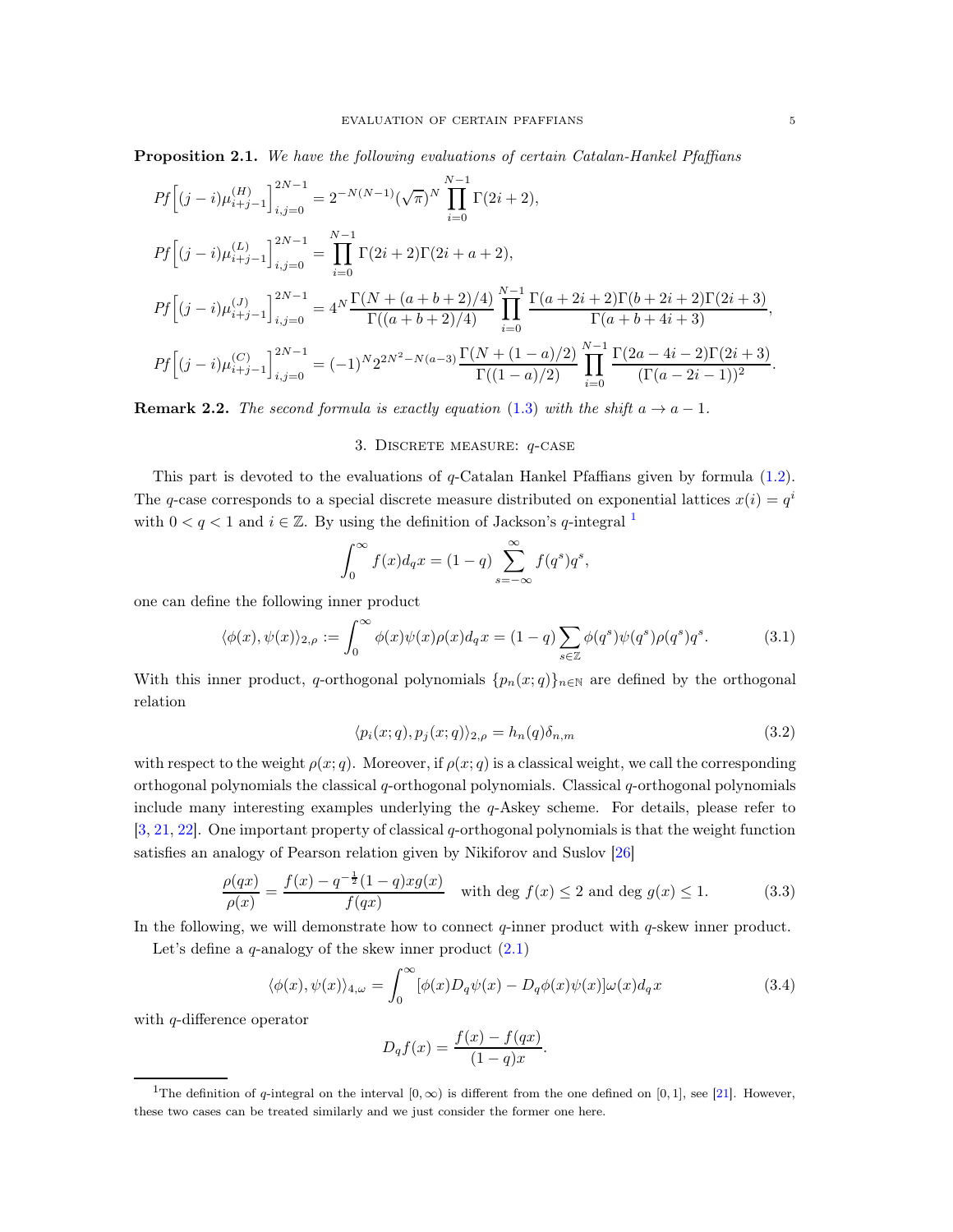Then by defining an operator  $\mathcal{A}_q$  [\[16](#page-13-7)]

$$
\mathcal{A}_q = q^{-\frac{1}{2}} g(x) T_q + q^{-1} f(x) D_{q^{-1}} + f(x) D_q, \quad T_q f(x) = f(qx), \tag{3.5}
$$

one can find such a connection formula

$$
\langle \phi(x;q), A_q \psi(x;q) \rangle_{2,\rho} = \langle \phi(x;q), \psi(x;q) \rangle_{4,\omega}, \quad \omega(x) = \rho(qx) f(qx). \tag{3.6}
$$

On the other hand, from the skew inner product  $(3.1)$ , one has the following  $(q)$ -)skew moments

<span id="page-5-1"></span>
$$
m_{i,j} := ([j]_q - [i]_q) \int_0^\infty x^{i+j-1} \omega(x) d_q x, \quad [j]_q = \frac{1-q^j}{1-q}.
$$
 (3.7)

Similarly, it is known that a family of **monic** skew orthogonal polynomials  $\{Q_i(x; q)\}_{i\in\mathbb{N}}$  could be constructed from those moments if even-order moment matrices  $Pf(m_{i,j})_{i,j=0}^{2n-1} \neq 0$  for all  $n \in \mathbb{N}_+$ [\[16\]](#page-13-7). Furthermore, polynomials  $\{Q_i(x; q)\}_{i\in\mathbb{N}}$  admit the following Pfaffian expressions

$$
Q_{2n}(x;q) = \frac{1}{\tau_{2n}(q)} \text{Pf}(0, \cdots, 2n, x), \quad Q_{2n+1}(x;q) = \frac{1}{\tau_{2n}(q)} \text{Pf}(0, \cdots, 2n-1, 2n+1, x)
$$
  

$$
\tau_{2n}(q) = \text{Pf}(0, \cdots, 2n-1), \quad \text{Pf}(i,j) = m_{i,j}, \quad \text{Pf}(i,x) = x^i,
$$

and they satisfy the following skew orthogonal relations

$$
\langle Q_{2n}(x;q), Q_{2m+1}(x;q) \rangle_{4,\omega} = \frac{\tau_{2n+2}(q)}{\tau_{2n}(q)} := u_n(q)\delta_{n,m},
$$
  

$$
\langle Q_{2n}(x;q), Q_{2m}(x;q) \rangle_{4,\omega} = \langle Q_{2n+1}(x;q), Q_{2m+1}(x;q) \rangle_{4,\omega} = 0.
$$

Therefore, one knows that

U

$$
\Pr\left[([j]_q - [i]_q)\int_0^\infty x^{i+j-1}\omega(x)d_qx\right]_{i,j=0}^{2N-1} = \Pr(0,\ldots,2N-1) = \prod_{i=0}^{N-1} u_i(q).
$$

Interestingly, there is a method to evaluate the value of  $u_n(q)$  quickly by taking advantage of q-Pearson relation.

As an analogy of equation [\(2.5\)](#page-2-2), there holds the formula

$$
\mathcal{A}_q p_k(x;q) = -\frac{c_k(q)}{h_{k+1}(q)} p_{k+1}(x;q) + \frac{c_{k-1}(q)}{h_{k-1}(q)} p_{k-1}(x;q)
$$
\n(3.8)

in the q-case due to the property of  $\mathcal{A}_q$  [\[16,](#page-13-7) eq. (4.28)]. Moreover, the quantity  $h_k(q)$  is the normalisation factor of the orthogonal relation [\(3.2\)](#page-4-2) and  $c_k(q)$  is closely related to  $u_k(q)$  via the relation  $u_k(q) = c_{2k}(q)$ . Therefore, it is the point to compute  $c_k(q)$  from above equation and then the exact value of  $q$ -Catalan Hankel Pfaffian could be obtained. In the following part, we discuss several different cases including the examples in [\[19,](#page-13-3) [20\]](#page-13-4).

3.1. Al-Salam & Carlitz I case. The first example considered here is the Al-Salam & Carlitz I case with the weight function

<span id="page-5-0"></span>
$$
\rho(x;q) = (qx, a^{-1}qx;q)_{\infty}, \quad a < 0.
$$

It is well known that the Al-Salam & Carlitz polynomials  $\{U_n^{(a)}(x;q)\}_{n\geq 0}$  have the orthogonality

$$
\int_a^1 U_m^{(a)}(x;q)U_n^{(a)}(x;q)\rho(x;q)d_qx = (-a)^n (1-q)(q;q)_n (q,a,a^{-1}q;q)_{\infty} q^{\binom{n}{2}}\delta_{n,m} := h_n \delta_{n,m},
$$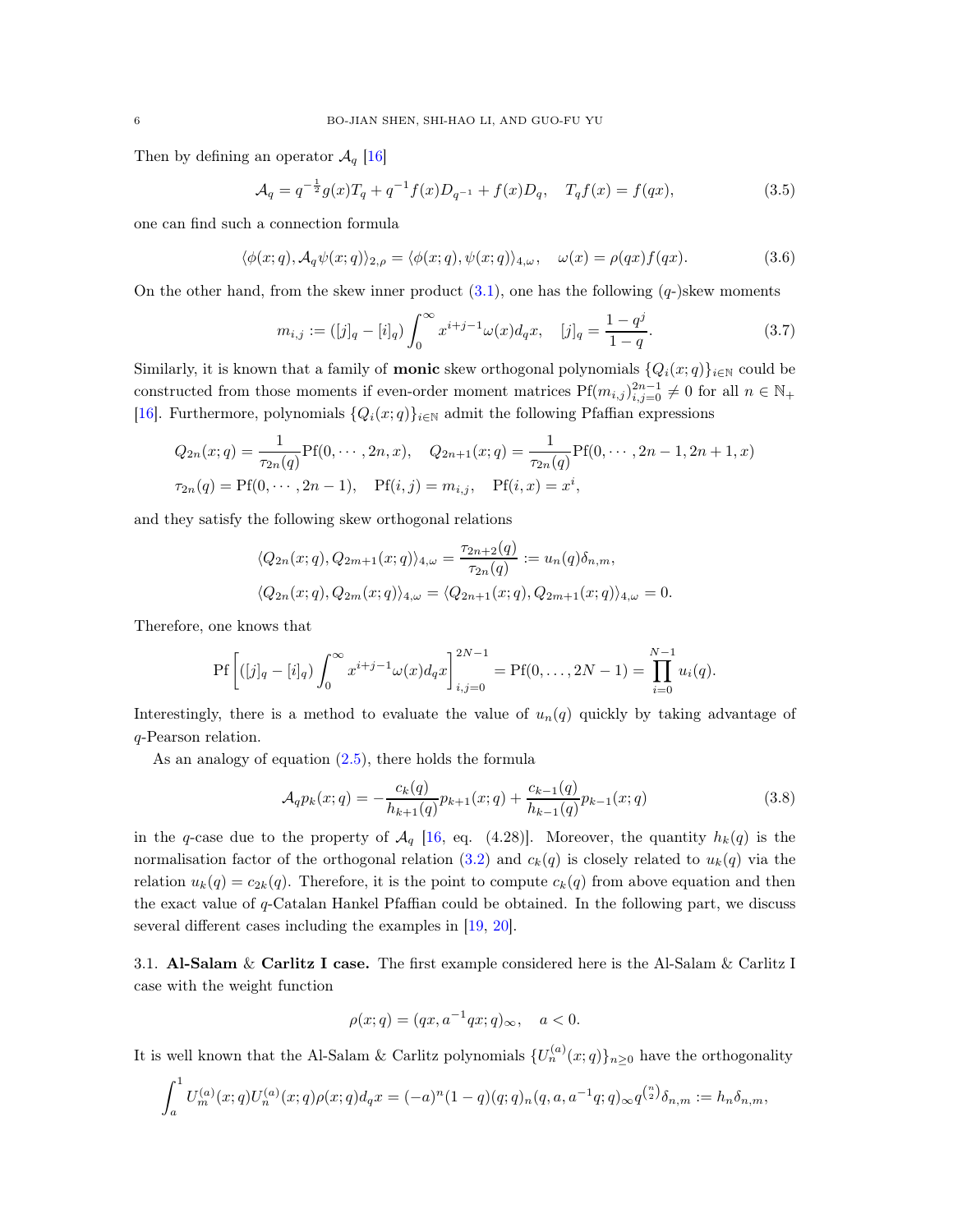and canonical moments were given by [\[27](#page-13-11)]

$$
\mu_n = \int_a^1 x^n \rho(x; q) d_q x = (1 - q) (q, a, a^{-1} q; q)_{\infty} \sum_{i=0}^n \begin{bmatrix} n \\ i \end{bmatrix}_q a^i
$$

Specifically, Al-Salam & Carlitz I polynomials have  $q$ -hypergeometric function expressions

$$
U_n^{(a)}(x;q) = (-a)^n q^{\binom{n}{2}} 2\phi_1 \begin{pmatrix} q^{-n}, x^{-1} \\ 0 \end{pmatrix} q; \frac{qx}{a}.
$$

As was shown in  $[16, \text{Sec. } 4.4.1(1)]$ , the Pearson pair in this case is

$$
(f,g) = \left(x^2 - (1+a)x + a, \frac{q^{1/2}}{1-q}(x - (1+a))\right),
$$

and the coefficient  $c_n$  in [\(3.8\)](#page-5-0) can be explicitly computed as  $c_n = -q^{-n}h_{n+1}/(1-q)$ . Thus the moment Pfaffian can be written as

$$
Pf(m_{i,j})_{i,j=0}^{2N-1} = \prod_{k=0}^{N-1} a^{2k+1}(q;q)_{2k+1} q^{\binom{2k}{2}} (q,a,a^{-1}q;q)_{\infty}
$$
  
=  $a^{N^2} q^{\frac{1}{6}N(N-1)(4N-5)} (q,a,a^{-1}q;q)_{\infty}^N \prod_{k=0}^{N-1} (q;q)_{2k+1},$ 

where  $m_{i,j} = ([j]_q - [i]_q) \int_a^1 x^{i+j-1} \omega(x; q) d_q x$ . Since  $\omega(x; q) = f(qx; q) \rho(qx; q) = a \rho(x; q)$ , we have

$$
m_{i,j} = a([j]_q - [i]_q)\mu_{i+j-1} = (q^i - q^j) (q, a, a^{-1}q; q)_\infty \sum_{k=0}^{i+j-1} \begin{bmatrix} i+j-1 \\ k \end{bmatrix}_q a^{k+1}.
$$

Dividing both sides by  $[a(q, a, a^{-1}q; q)_{\infty}]^N$  leads to

$$
\mathrm{Pf}\left((q^{i}-q^{j})\sum_{k=0}^{i+j-1}\left[\begin{array}{c}i+j-1\\k\end{array}\right]_{q}a^{k}\right)_{i,j=0}^{2N-1}=a^{N(N-1)}q^{\frac{1}{6}N(N-1)(4N-5)}\prod_{k=0}^{N-1}(q;q)_{2k+1}.
$$

**Remark 3.1.** With  $a = -1$ , Al-Salam & Carlitz I polynomials reduce to the q-Hermite I poly-nomials [\[22,](#page-13-9) Sec. 14.28], therefore the above mentioned method can be applied to the q-Hermite I case as well. The moments of q-Hermite I polynomials take the form  $[27]$ 

$$
\mu_n = (1-q)(q, -1, -q; q)_{\infty} \frac{1+(-1)^n}{2} (q; q^2)_{n/2}.
$$

Thus we have the following evaluation of q-Catalan-Hankel Pfaffian

$$
Pf\left((q^{i}-q^{j})\frac{1+(-1)^{i+j-1}}{2}(q;q^{2})_{\frac{i+j-1}{2}}\right)_{i,j=0}^{2N-1}=(-1)^{N}q^{\frac{1}{6}N(N-1)(4N-5)}\prod_{k=0}^{N-1}(q;q)_{2k+1}.
$$

3.2. Stieltjes-Wigert case. The Stieltjes-Wigert polynomials are well studied in random matrix theory of the so-called Stieltjes-Wigert ensemble, which firstly appeared in the study of nonintersecting Brownian walkers, and subsequently in quantum many body systems etc.. For a detailed review, please refer to [\[15](#page-13-12)] and references therein. The weight of Stieltjes-Wigert polynomials was first given by Stieltjes as an example of indeterminate moment problems [\[28\]](#page-13-13) and further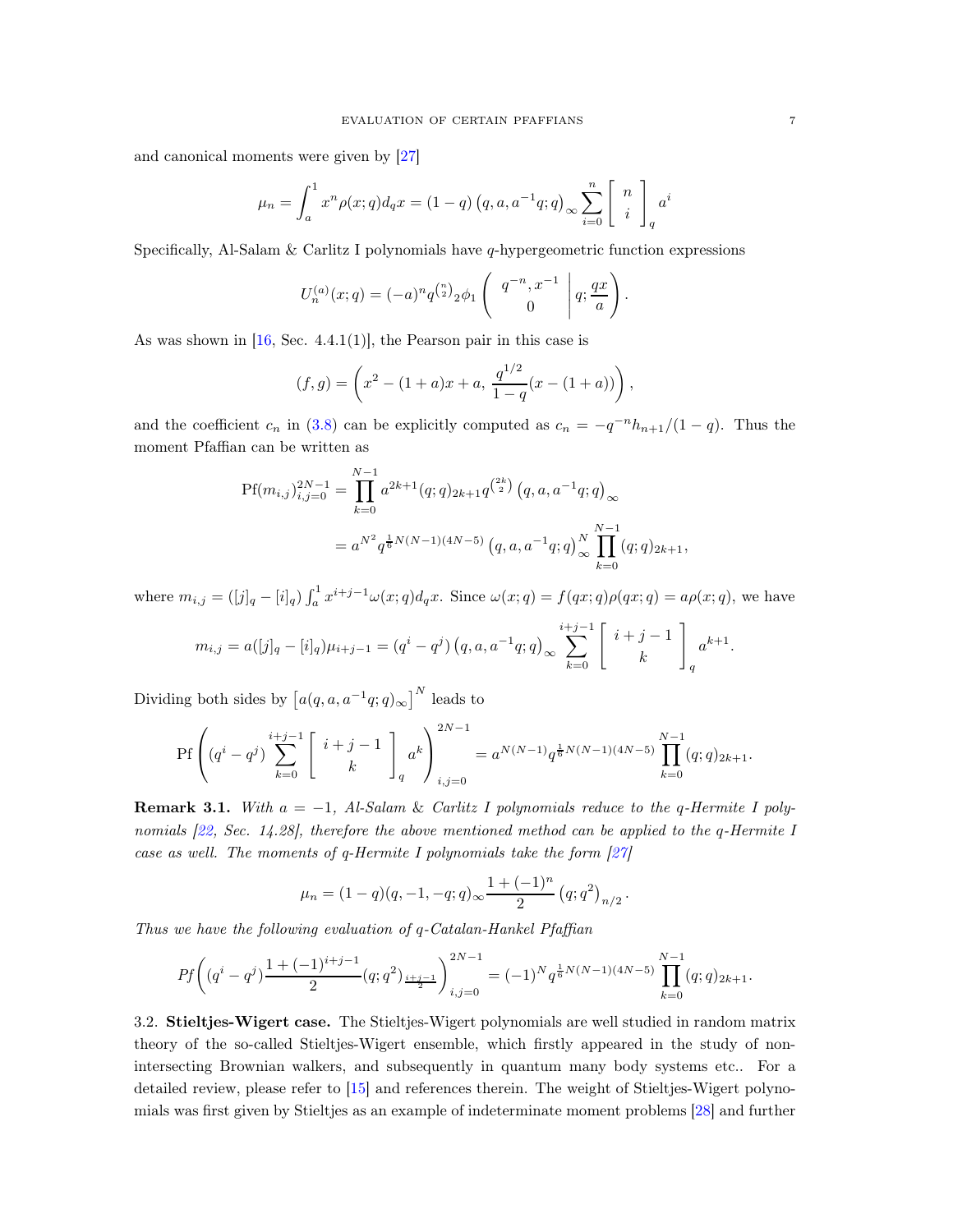studied by Wigert [\[30\]](#page-13-14). Usually there are several different expressions for the Stieltjes-Wigert's weight function [\[11\]](#page-12-7). The original one corresponding to a continuous measure is

$$
w(x) = \frac{1}{\sqrt{\pi}} kx^{-k^2 \log x}, \quad x > 0
$$

with the moment  $\mu_n = \int_0^\infty x^n w(x) dx = e^{(n+1)^2/4k^2}$ . If we set  $q = e^{-1/2k^2}$ , then  $\mu_n$  can be written as  $q^{-(n+1)^2/2}$ . With this measure, Wigert found the following expression for Stieltjes-Wigert polynomials [\[30\]](#page-13-14)

$$
P_n(x) = (-1)^n \frac{q^{n/2+1/4}}{\sqrt{(q;q)_n}} \sum_{k=0}^n \begin{bmatrix} n \\ k \end{bmatrix}_q (-1)^k q^{k^2+k/2} x^k,
$$

with orthogonality

$$
\int_0^\infty P_n(x)P_m(x)w(x)dx = \delta_{mn}.
$$

In [\[9](#page-12-8)], Chihara proposed a discrete weight on the exponential lattices admitting the form

$$
\xi(x) = \begin{cases} \frac{1}{\sqrt{q}M} q^{n+n^2/2} & , x = q^n \\ 0 & , x \neq q^n \end{cases}, \quad M = (-q\sqrt{q}, -q^{-1/2}, q; q)_{\infty}, \quad n \in \mathbb{Z}.
$$

Then the corresponding inner product becomes

$$
\langle p_n(x), p_m(x) \rangle_{2,\xi} = \frac{1}{\sqrt{q}M} \sum_{k=-\infty}^{\infty} p_n(q^k) p_m(q^k) q^{k+k^2/2}
$$

We can prove that this discrete weight is equivalent to the continuous one by showing that they have same moments. For completeness, we give a short proof to this fact.

One can easily check that

$$
\xi(qx) = q^{\frac{3}{2}}x\xi(x), \quad x \in \mathbb{R}
$$

and therefore obtain a recurrence relation for the moments  $\{\mu_n\}_{n\in\mathbb{N}}$ 

$$
\mu_n := \langle x^n, 1 \rangle_{2, \xi} = \sum_{k=-\infty}^{\infty} q^{nk} \xi(q^k) = \sum_{k=-\infty}^{\infty} q^{n(k+1)} \xi(q^{k+1})
$$

$$
= q^{n + \frac{3}{2}} \sum_{k=-\infty}^{\infty} q^{(n+1)k} \xi(q^k) = q^{n + \frac{3}{2}} \mu_{n+1}.
$$

As a result, we have  $\mu_n = q^{-n^2/2-n}\mu_0$ . By making use of the Jacobi triple product identity [\[18,](#page-13-15) Thm 352]

$$
\sum_{n=-\infty}^{\infty} (-1)^n q^{\binom{n}{2}} x^n = (x, q/x, q; q)_{\infty},
$$

 $\mu_0$  can be directly computed as

$$
\mu_0 = \frac{1}{\sqrt{q}M} \sum_{k=-\infty}^{\infty} q^{k+k^2/2} = \frac{1}{\sqrt{q}}.
$$

Thus  $\mu_n = q^{-\frac{(n+1)^2}{2}}$ , which is the same as that of the continuous measure.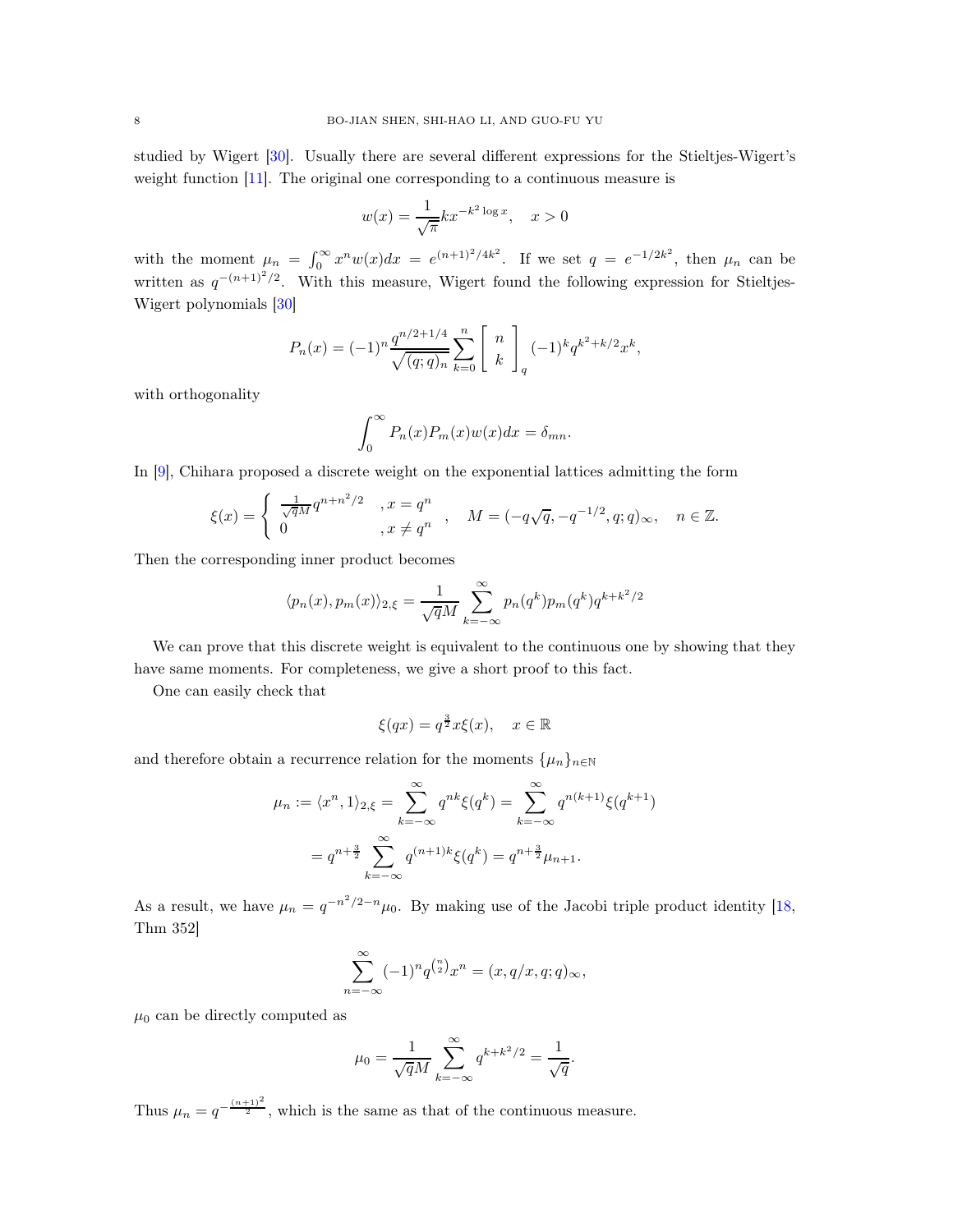For the present need, we would consider the discrete measure. Denote

$$
\rho(x;q) = \frac{1}{\sqrt{qM}} x^{\frac{\ln x}{2\ln q}}
$$

to be the weight function and define

$$
p_n(x) = \frac{\sqrt{(q;q)_n}}{q^{n^2 + n + \frac{1}{4}}} P_n(x)
$$

to be the monic Stieltjes-Wigert polynomials. We can rewrite the orthogonality in terms of  $\rho(x)$ and  $\{p_n(x)\}_{n\geq 0}$  as

$$
\int_0^{\infty} p_n(x) p_m(x) \rho(x) d_q x = (1-q) \frac{(q;q)_n}{q^{2n^2+2n+\frac{1}{2}}} \delta_{mn} := h_n \delta_{n,m}.
$$

By assuming  $f(x) = x$  and solving the Pearson equation [\(3.3\)](#page-4-3), we get  $g(x) = (q^2x - q^{1/2})/(q-1)$ which leads to

$$
c_n(q) = \frac{q^{n + \frac{3}{2}}}{1 - q} h_{n+1}.
$$

As a consequence, we have the following evaluation of the moment Pfaffian

$$
Pf(m_{i,j})_{i,j=0}^{2N-1} = q^{-\frac{1}{6}N(N+1)(8N-5)} \prod_{k=0}^{N-1} (q;q)_{2k+1}.
$$

On the other hand, we can compute the skew moments [\(3.7\)](#page-5-1) as a scalar product of canonical moments  $\mu_n$ 

$$
m_{i,j} = ([j]_q - [i]_q) \int_0^\infty x^{i+j-1} \omega(x;q) d_q x = ([j]_q - [i]_q) \int_0^\infty x^{i+j+1} q^{\frac{3}{2}} \rho(x;q) d_q x
$$
  
= 
$$
([j]_q - [i]_q) q^{3/2} \mu_{i+j+1} = ([j]_q - [i]_q) q^{-[(i+j+2)^2-3]/2}.
$$

By combining above results, we have the evaluation

$$
\text{Pf}(([j]_q - [i]_q)q^{-(i+j+2)^2/2})_{i,j=0}^{2N-1} = q^{-\frac{1}{6}N(2N+1)(8N-1)} \prod_{k=0}^{N-1} (q;q)_{2k+1}.
$$

3.3. Little  $q$ -Jacobi case. Little  $q$ -Jacobi polynomials are important in many mathematical fields such as polynomials theory [\[22\]](#page-13-9) and quantum group [\[24\]](#page-13-16). These polynomials have the following series form (c.f.  $[24, eq. (2.21)]$ )

$$
p_n^{(\alpha,\beta)}(z;q) = \sum_{r\geq 0} \frac{(q^{-n};q)_r (q^{\alpha+\beta+n+1};q)_r}{(q;q)_r (q^{\alpha+1};q)_r} (qz)^r
$$

and they obey the following orthogonal relation [\[24](#page-13-16), Prop. 3.9]

$$
\int_0^1 p_m^{(\alpha,\beta)}(z;q) p_n^{(\alpha,\beta)}(z;q) z^{\alpha}(qz;q)_{\beta} d_q z = \delta_{n,m} q^{(\alpha+1)n} \frac{(1-q)(q;q)_\alpha^2 (q;q)_{\beta+n}(q;q)_n}{(1-q^{\alpha+\beta+2n+1})(q;q)_{\alpha+n}(q;q)_{\alpha+\beta+n}}.
$$

In this case, the canonical moments are given by [\[27](#page-13-11)]

$$
\mu_n^{(\alpha,\beta)} = \int_0^1 z^{\alpha+n} (qz;q)_{\beta} dq z = \frac{(1-q)(q^{\alpha+\beta+1};q)_{\infty}(q;q)_{\infty}(q^{\alpha+1};q)_n}{(1-q^{\alpha+\beta+1})(q^{\alpha+1};q)_{\infty}(q^{\beta+1};q)_{\infty}(q^{\alpha+\beta+2};q)_n}.
$$

If we define monic little q-Jacobi polynomials  $\{\hat{p}_n^{(\alpha,\beta)}(z;q)\}_{n\geq 0}$ 

$$
\tilde{p}_n^{(\alpha,\beta)}(z;q) = (-1)^n q^{\frac{n(n-1)}{2}} \frac{(q^{\alpha+1};q)_n}{(q^{\alpha+\beta+n+1};q)_n} p_n^{(\alpha,\beta)}(z;q),
$$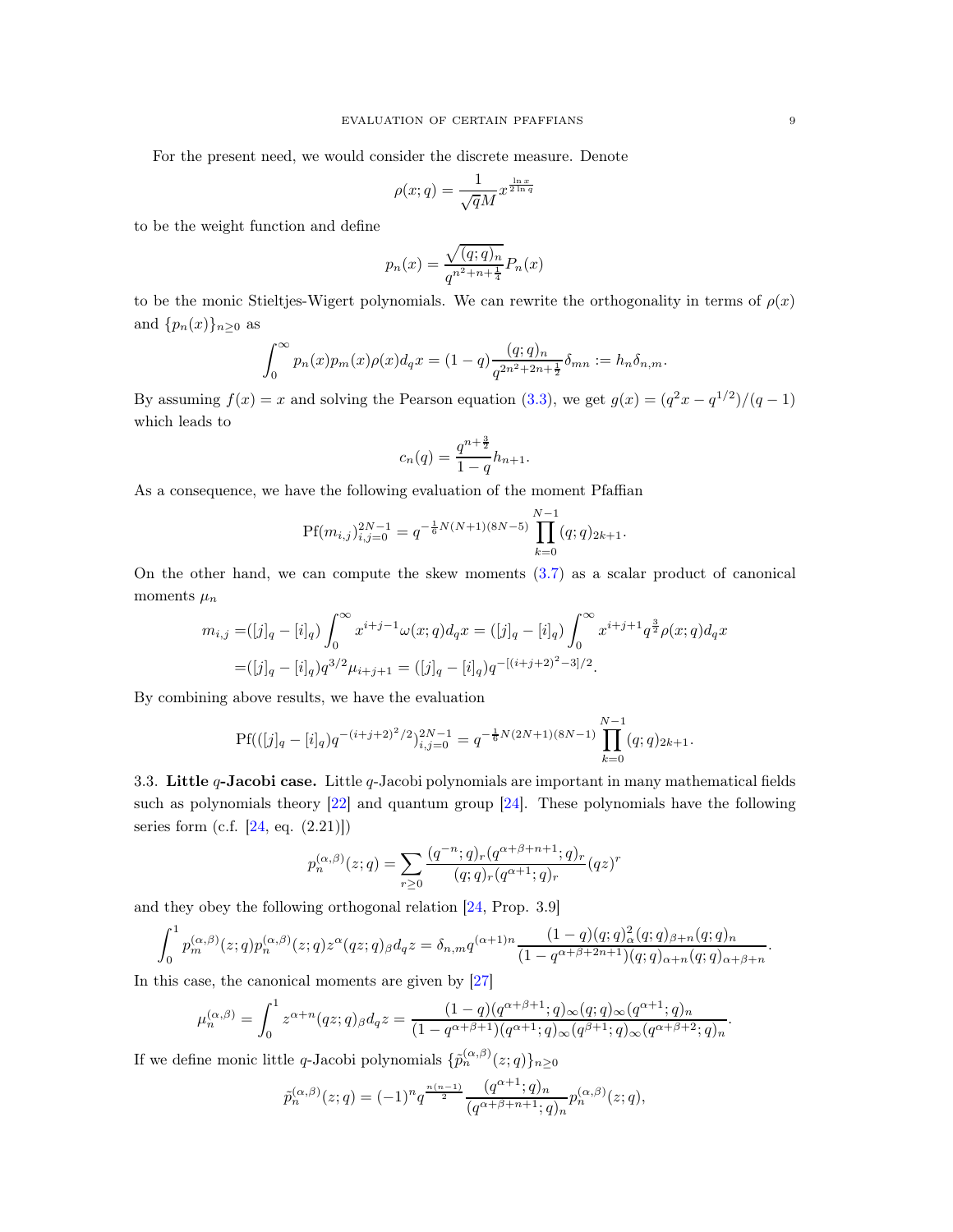then they satisfy the orthogonal relation

$$
\int_0^1 \tilde{p}_n^{(\alpha,\beta)}(z;q) \tilde{p}_m^{(\alpha,\beta)}(z;q) z^{\alpha} (qz;q)_{\beta} d_q z
$$
\n
$$
= q^{n(n+\alpha)} [\alpha + \beta + 2n + 1]_q^{-1} \frac{(q;q)_n (q;q)_{n+\alpha} (q;q)_{n+\beta} (q;q)_{n+\alpha+\beta}}{(q;q)_{2n+\alpha+\beta}^2} \delta_{n,m} := h_n \delta_{n,m}.
$$
\n(3.9)

Regarding the weight of little  $q$ -Jacobi polynomials

<span id="page-9-0"></span>
$$
\rho(z;q) = z^{\alpha}(qz;q)_{\beta},
$$

by solving [\(3.3\)](#page-4-3), it admits the Pearson pair

$$
(f,g) = \left(-x^2 + x, -q^{\frac{1}{2}} \left( [\alpha + \beta + 2]_q x - [\alpha + 1]_q \right) \right).
$$

Therefore, the coefficient  $c_n$  has the expression

$$
c_n = q^{-n} [2n + 2 + \alpha + \beta]_q h_{n+1},
$$

where  $h_n$  is the nomalization constant in the orthogonal relation of monic polynomials  $(3.9)$ . Then we have the following expression for the moment Pfaffian

$$
\begin{split} \text{Pf}(m_{ij}^{(\alpha,\beta)})_{i,j=0}^{2N-1} &= q^{\frac{1}{3}N(4N^2-3N+2)+\alpha N^2} \\ &\times \prod_{k=0}^{N-1} \frac{(1-q^{\alpha+\beta+4k+2})(q,q^{\alpha+1},q^{\beta+1},q^{\alpha+\beta+1};q)_{2k+1}(q;q)_{\infty}(q^{\alpha+\beta+1};q)_{\infty}}{(q^{\alpha+1},q^{\beta+1};q)_{\infty}(q^{\alpha+\beta+1};q)_{4k+2}(q^{\alpha+\beta+1};q)_{4k+3}}. \end{split}
$$

Since the weight of the corresponding skew orthogonal little  $q$ -Jacobi polynomials is

$$
\omega(x;q) = f(qx;q)\rho^{(\alpha,\beta)}(qx;q) = q^{\alpha+1}\rho^{(\alpha+1,\beta+1)}(x;q) = q^{\alpha+1}x^{\alpha+1}(qx;q)_{\beta+1},
$$

the skew moments  $\{m_{i,j}^{(\alpha,\beta)}\}_{i,j\in\mathbb{N}}$  are related to the canonical moments by

<span id="page-9-1"></span>
$$
m_{i,j}^{(\alpha,\beta)} = ([j]_q - [i]_q) \int_0^1 x^{i+j-1} \omega(x;q) d_q x = ([j]_q - [i]_q) q^{\alpha+1} \mu_{i+j-1}^{(\alpha+1,\beta+1)}
$$
  

$$
= ([j]_q - [i]_q) q^{\alpha+1} \frac{(1-q)(q^{\alpha+\beta+1};q)_{\infty}(q;q)_{\infty}(q^{\alpha+1};q)_{n}}{(1-q^{\alpha+\beta+1})(q^{\alpha+1};q)_{\infty}(q^{\beta+1};q)_{\infty}(q^{\alpha+\beta+2};q)_{n}}.
$$

After eliminating the constant  $[q^{\alpha+1}(q^{\alpha+\beta+1};q)_{\infty}(q;q)_{\infty}/((1-q^{\alpha+\beta+1})(q^{\alpha+1},q^{\beta+1};q)_{\infty})]^N$ , we have

$$
Pf\left(([j]_q - [i]_q) \frac{(1-q)(q^{\alpha+2};q)_{i+j-1}}{(q^{\alpha+\beta+4};q)_{i+j-1}}\right)_{i,j=0}^{2N-1}
$$
\n
$$
= q^{\frac{1}{3}N(N-1)(4N+1)+\alpha N(N-1)} \prod_{k=0}^{N-1} \frac{(q;q)_{2k+1}(q^{\alpha+2},q^{\beta+2};q)_{2k}}{(q^{\alpha+\beta+4};q)_{2k-2}(q^{\alpha+\beta+2k+2};q)_{2k}(q^{\alpha+\beta+2k+2};q)_{2k+2}},
$$
\n(3.10)

which coincides with the result in  $[20, Thm. 5.1]$ .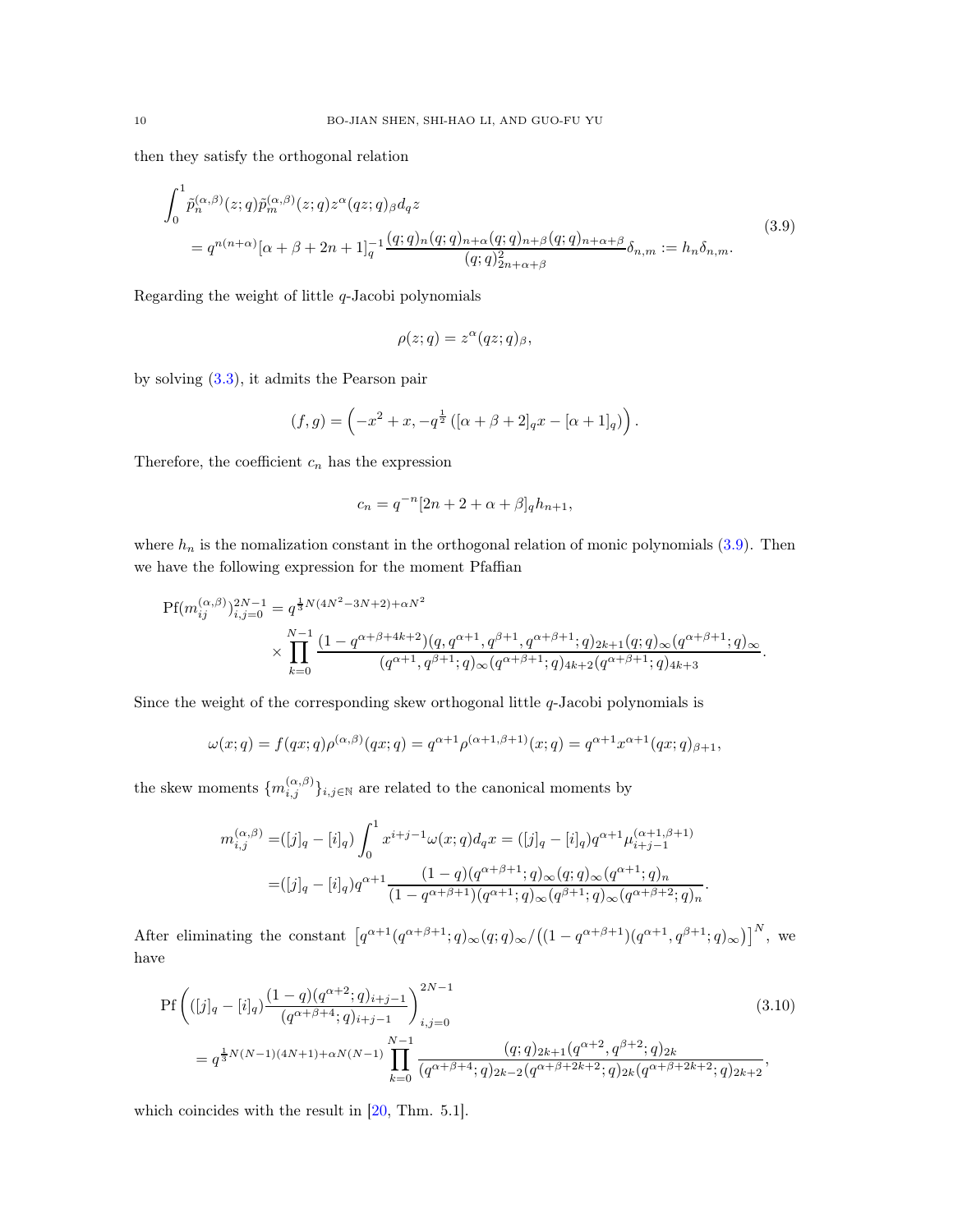3.4. Big  $q$ -Jacobi case. Big  $q$ -Jacobi polynomials were introduced by Andrews and Askey as an infinite-dimentional version of the  $q$ -Hahn polynomials  $[4]$ . In addition, big  $q$ -Jacobi polynomials were also contained in the Bannai-Ito scheme of dual systems of orthogonal polynomials as an infinite dimension analogue of the q-Racah polynomials [\[6](#page-12-10)]. These polynomials take the hypergeometric function form

$$
P_n(x;a,b,c;q) = 3\phi_2 \left( \begin{array}{c} q^{-n}, abq^{n+1}, x \\ aq, cq \end{array} \middle| q; q \right),
$$

orthogonal with respect to the weight

$$
\rho^{(a,b,c)}(x;q) = \frac{(a^{-1}x, c^{-1}x;q)_{\infty}}{(x, bc^{-1}x;q)_{\infty}}
$$

and have the orthogonality

$$
\int_{cq}^{aq} P_m(x;a,b,c;q) P_n(x;a,b,c;q) \rho^{(a,b,c)}(x;q) d_qx
$$
  
= 
$$
aq(1-q) \frac{(q, a^{-1}c, ac^{-1}q, abq^2; q)_{\infty}}{(aq, bq, cq, abc^{-1}q; q)_{\infty}} \frac{(1-abq)}{(1-abq^{2n+1})} \frac{(q, bq, abc^{-1}q; q)_n}{(abq, aq, cq; q)_n} (-acq^2)^n q^{\binom{n}{2}} \delta_{mn}.
$$

One can easily check that the normalisation constant for the monic polynomials is

$$
h_n = \frac{aq(1-q)(-acq^2)^n q^{\binom{n}{2}}(q, a^{-1}c, ac^{-1}q, abq;q)_{\infty}(q, aq, bq, cq, abc^{-1}q;q)_n}{(1-abq^{2n+1})(aq, bq, cq, abc^{-1}q;q)_{\infty}(abq;q)_n(abq^{n+1}; q)_n^2}
$$

and the canonical moments are given by [\[27](#page-13-11)]

$$
\mu_n^{(a,b,c)} = \int_{cq}^{aq} x^n \rho^{(a,b,c)}(x;q) d_q x
$$
  
=  $aq \frac{(abq^2, a^{-1}c, ac^{-1}q;q)_{\infty}}{(aq, bq, cq, abc^{-1}q;q)_{\infty}} \sum_{m=0}^n (-1)^m \begin{bmatrix} n \\ m \end{bmatrix}_q q^{-nm + {m+1 \choose 2}} \frac{(aq, cq;q)_m}{(abq^2;q)_m}.$ 

Solving equation [\(3.3\)](#page-4-3) gives the Pearson pair

$$
(f,g) = \left( (1 - \frac{x}{aq})(1 - \frac{x}{cq}), \frac{q^{\frac{1}{2}}}{1-q} \left( (\frac{1}{acq^2} - \frac{b}{c})x + \frac{b}{c} + 1 - \frac{1}{aq} - \frac{1}{cq} \right) \right).
$$

Then, by comparing the leading coefficients on both sides of  $(3.8)$  we have

$$
c_n = \frac{abq^{2n+2} - 1}{ac(1-q)q^{n+2}}h_{n+1},
$$

which leads to the following evaluation of the moment Pfaffian

$$
\begin{split} \mathrm{Pf}(m_{ij}^{(a,b,c)})_{i,j=0}^{2N-1}=&(-1)^{N}c^{N(N-1)}a^{N^2}q^{\frac{1}{6}N(N+1)(4N-1)}\\ &\times\prod_{k=0}^{N-1}\frac{(q,a^{-1}c,ac^{-1}q,abq;q)_\infty(q,aq,bq,cq,abc^{-1}q;q)_{2k+1}}{(aq,bq,cq,abc^{-1}q;q)_\infty(abq;q)_{2(k+N)+1}} \end{split}
$$

where  $m_{i,j}^{(a,b,c)}$  is given by

$$
m_{i,j}^{(a,b,c)} = ([j]_q - [i]_q) \int_{cq}^{aq} x^{i+j-1} \omega(x;q)^{(a,b,c)} d_q x,
$$

and  $\omega(x; q)$  is expressed by

$$
\omega(x;q)^{(a,b,c)} = f(qx;q)\rho^{(a,b,c)}(qx;q) = (1-x)(1-bc^{-1}x)\rho(x;q)^{(a,b,c)} = \rho^{(qa,qb,qc)}(qx;q).
$$

.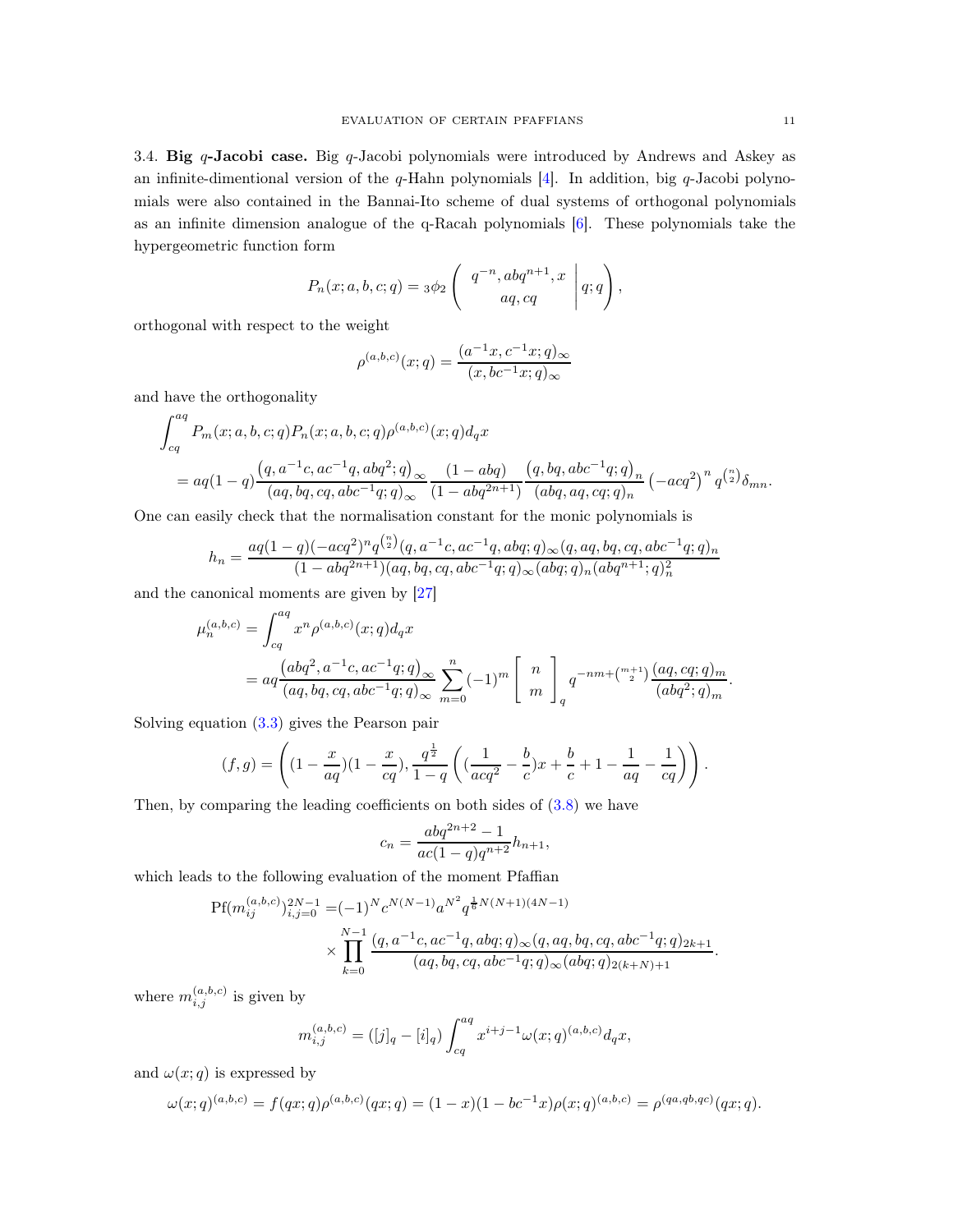Note that

$$
\mu_n^{(a,b,c)} = \int_{cq}^{aq} x^n \rho^{(a,b,c)}(x;q) d_q x = q^{n+1} \int_c^a x^n \rho^{(a,b,c)}(qx;q) d_q x,
$$

we have the expression

$$
m_{i,j}^{(a,b,c)} = ([j]_q - [i]_q)q^{-(i+j)} \mu_{i+j-1}^{(qa,qb,qc)}
$$
  
= 
$$
([j]_q - [i]_q)aq^{-(i+j-1)} \frac{(abq^2, a^{-1}c, ac^{-1}q; q)_{\infty}}{(aq, bq, cq, abc^{-1}q; q)_{\infty}} \left( \sum_{m=0}^n (-1)^m \begin{bmatrix} n \\ m \end{bmatrix}_q q^{-nm + {m+1 \choose 2}} \frac{(aq, cq; q)_m}{(abq^2; q)_m} \right).
$$

Dividing both sides by  $[aq(abq^2, a^{-1}c, ac^{-1}q; q)_{\infty}/(aq, bq, cq, abc^{-1}q; q)_{\infty}]^N$  and changing variables  $(a, b, c) \rightarrow (q^{-1}a, q^{-1}b, q^{-1}c)$ , we get

$$
Pf\left(([j]_q - [i]_q) \sum_{m=0}^{i+j-1} (-1)^m \begin{bmatrix} i+j-1 \ m \end{bmatrix}_q q^{-(i+j-1)(m+1) + {m+1 \choose 2}} \frac{(aq, cq; q)_m}{(abq^2; q)_m} \right)_{i,j=0}^{2N-1}
$$
  
=  $(-1)^N (ac)^{N(N-1)} q^{\frac{1}{6}N(4N^2-9N+11)} \prod_{k=0}^{N-1} \frac{(q; q)_{\infty}(q; q)_{2k+1}(a, b, c, abc^{-1}q; q)_{2k}}{(abq^2; q)_{2(k+N)-2}}.$ 

**Remark 3.2.** With  $a = b = 1$ , big q-Jacobi polynomials reduce to the big q-Legendre polynomials [\[23](#page-13-6)]. In particular, we have the following evaluation of  $q$ -Catalan-Hankel Pfaffian

$$
Pf\left(([j]_q - [i]_q) \sum_{m=0}^{i+j-1} (-1)^m \begin{bmatrix} i+j-1 \ m \end{bmatrix}_q q^{-(i+j-1)(m+1) + {m+1 \choose 2}} \frac{(q, cq; q)_m}{(q^2; q)_m} \right)_{i,j=0}^{2N-1}
$$
  
=  $(-1)^N(c)^{N(N-1)} q^{\frac{1}{6}N(4N^2 - 9N + 11)} \prod_{k=0}^{N-1} \frac{(q; q)_{\infty}(q; q)_{2k+1}(q, q, cq, c^{-1}q; q)_{2k}}{(q^2; q)_{2(k+N)-2}}.$ 

### 4. Further remarks

In this paper, we have developed a method based on the relation between classical  $(q-)$ orthogonal and  $(q)$ skew orthogonal polynomials to evaluate certain  $q$ -Catalan-Hankel Pfaffians whose entries are composed of the moments of classical orthogonal polynomials. Some examples are given to illustrate the approach including the continuous ones (e.g. Hermite, Laguerre, Jacobi and Cauchy) and discrete q-cases (e.g. Al-Salam & Carlitz I, little q-Jacobi, Stieltjes-Wigert and big q-Jacobi polynomials). Amoung those examples, the Al-Salam & Carlitz I and Little  $q$ -Jacobi case are compared with the results obtained by M. Ishikawa and J. Zeng in [\[20\]](#page-13-4) and we present alternative proofs of  $[20, \text{ eq. } (6.7) \& \text{ Thm } 5.2]$ . Besides, the examples in  $[20, \text{ Conjecture } 7.1]$  seem to be related to some discrete measure on the linear lattice. However, as mentioned in [\[16](#page-13-7)], the skew moments defined in linear lattices are of the form  $\mu_{i,j} = (j - i)\mu_{i+j-1} + (\binom{j}{2} - \binom{i}{2})\mu_{i+j-2} + \cdots$ , it is unclear to us whether it could be written in the Catalan-Hankel Pfaffian form.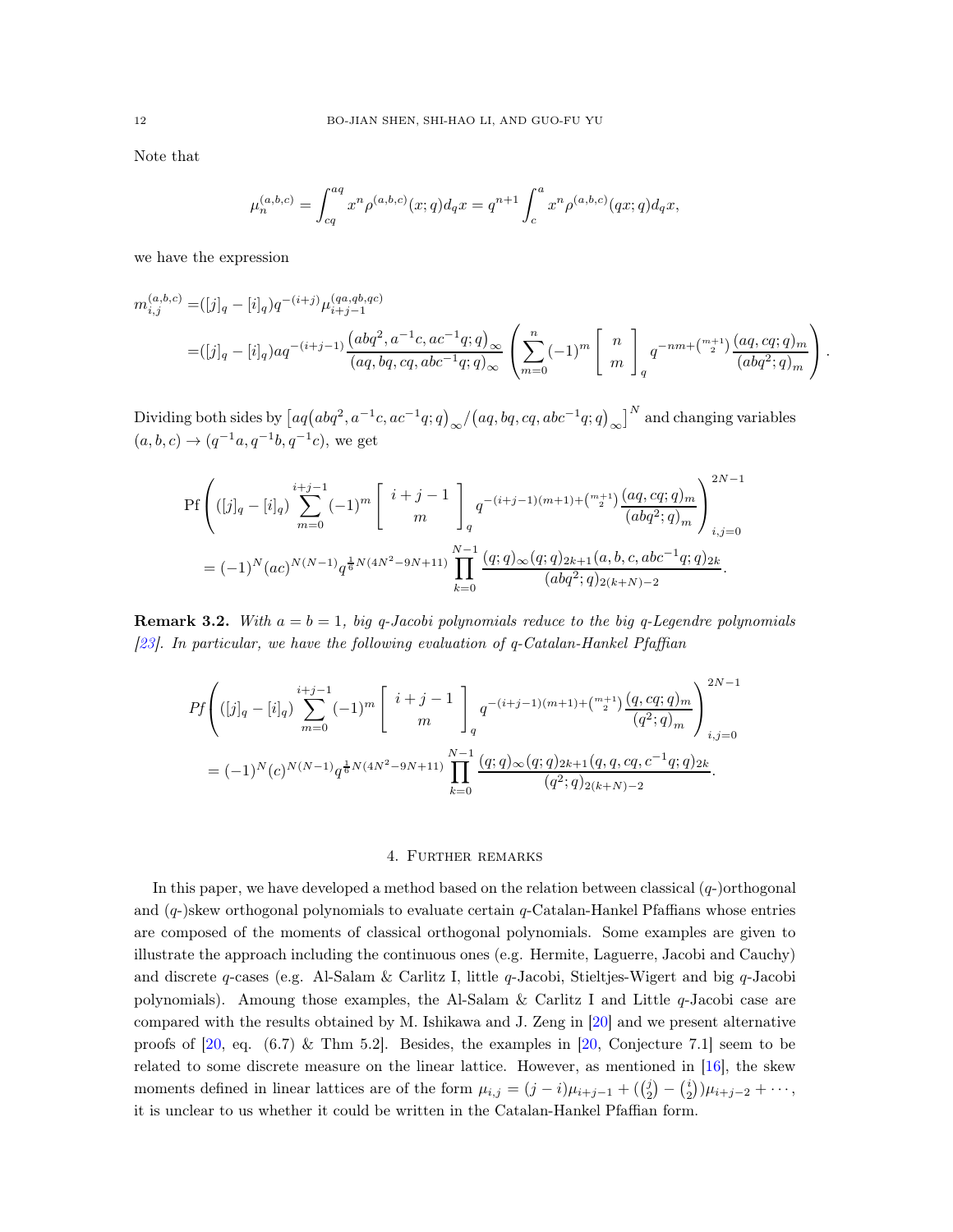As mentioned before, q-analogues of Selberg integral can be used to evaluate q-Catalan-Hankel Pfaffians. For example, the formula [\(3.10\)](#page-9-1) can be evaluated by the following Askey-Habsieger-Kadell formula [\[20](#page-13-4)]

$$
\begin{aligned} &\int_{[0,1]^n} \prod_{i
$$

Conversely, in this paper, we give an explanation to this integral identity in terms of the skew little q-Jacobi polynomials. It is still an open question to construct classical skew orthogonal polynomials to make explanations of some other discrete Selberg integrals such as [\[7](#page-12-11), Prop. 5.1]

$$
\sum_{k_1,\dots,k_r=-n}^{n} \prod_{1 \leq i < j \leq r} |[k_i - k_j]_q| \prod_{i=1}^r q^{(k_i + n - r + i)^2/2} \begin{bmatrix} 2n \\ n + k_i \end{bmatrix}
$$
\n
$$
= \frac{r!}{|r|_{q^{1/2}}} \prod_{i=1}^r (-q^{1/2}; q^{1/2})_i (-q^{i/2+1}; q)_{2n-r} \prod_{i=1}^r \frac{\Gamma_q(1+i/2)}{\Gamma_q(3/2)} \frac{\Gamma_q(2n+1)\Gamma_q(2n-i+5/2)}{\Gamma_q(2n-i+2)\Gamma_q(2n-i/2+2)}.
$$

Moreover, combinatoric explanations of q-Catalan-Hankel Pfaffians are left to be further investigated.

#### **REFERENCES**

- <span id="page-12-3"></span>[1] M. Adler, P. Forrester, T. Nagao and P. van Moerbeke. Classical skew orthogonal polynomials and random matrices. J. Stat. Phys. 99 (2000), 141–170.
- <span id="page-12-4"></span>[2] M. Adler, E. Horozov and P. van Moerbeke. The Pfaff lattice and skew-orthogonal polynomials. Internat. Math. Res. Notices 1999, 569–588.
- <span id="page-12-6"></span>[3] G. Andrews, R. Askey and R. Roy. Special functions. Encyclopedia Math. Appl., vol. 71, Cambridge University Press, Cambridge, 2000.
- <span id="page-12-9"></span>[4] G.E. Andrews and R. Askey. Classical orthogonal polynomials. Polynômes Orthogonaux et Applications, Lecture Notes in Mathematics, 1985, V. 1171, 36–62. MR838970 (88c:33015b)
- <span id="page-12-0"></span>[5] R. Bacher. Determinants of matrices related to the Pascal triangle. J. Théor. Nombres Bordeaux, 14 (2002), 19-41.
- <span id="page-12-10"></span>[6] E. Bannai and T. Ito. Algebraic Combinatorics I: Association Schemes. Benjamin & Cummings, Menlo Park, CA, 1984. MR882540 (87m:05001)
- <span id="page-12-11"></span>[7] R. Brent, C. Krattenthaler and O. Warnaar. Discrete analogues of Macdonald-Mehta integrals. J. Comb. Theory Ser. A, 144 (2016), 80-126.
- <span id="page-12-5"></span>[8] X. Chang, Y. He, X. Hu and S. Li. Partial-skew-orthogonal polynomials and related integrable lattices with Pfaffian tau-functions. Commun. Math. Phys., 364 (2018), 1069-1119.
- <span id="page-12-8"></span>[9] T. Chihara. A characterization and a class of distribution functions for the Stieltjes-Wigert polynomials. Canad. Math. Bull., 13 (1970), 529-532.
- [10] T.S. Chihara. An Introduction to Orthogonal Polynomials. Mathematics and its Applications, vol. 13, Gordon and Breach, 1978.
- <span id="page-12-7"></span>[11] J. Christiansen. The moment problem associated with the Stieltjes-Wigert polynomials. J. Math. Anal. Appl., 277 (2003), 218-245.
- <span id="page-12-1"></span>[12] G. Han. Hankel continued fraction and its applications. Adv. Math., 303 (2016), 295-321.
- <span id="page-12-2"></span>[13] P. Forrester. Log-gases and random matrices. London Mathematical Society Monographs Series, Vol. 34, Princeton University Press, Princeton, NJ, 2010.